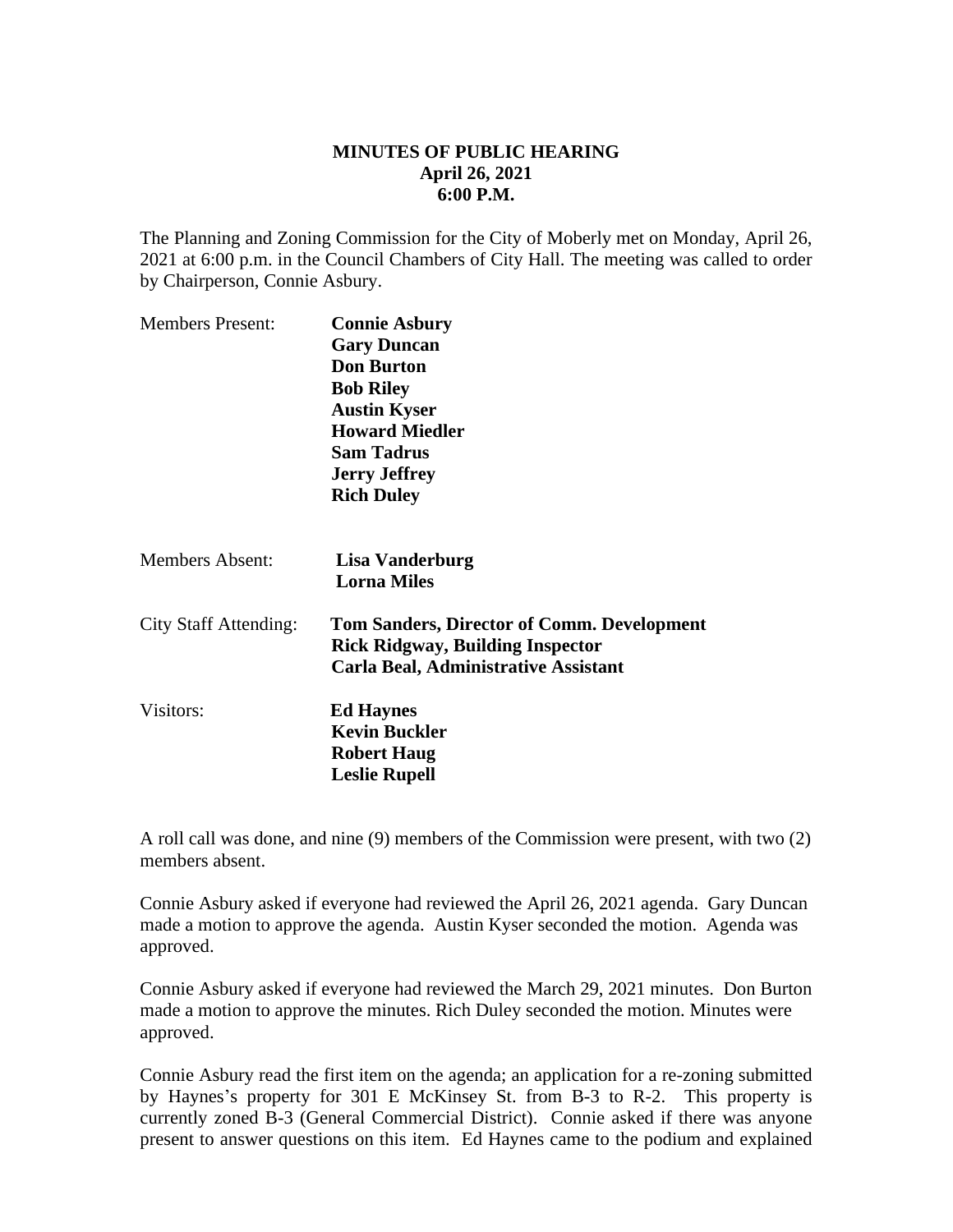they want to build a single-family resident facing Horsley St. and are remodeling the house at 305 E McKinsey St. There was a brief discussion.

Connie asked if there was anyone else in the audience with question, there being none, Jerry Jeffrey made a motion to approve this request. Austin Kyser seconded the motion. All approved.

Connie Asbury read the second item on the agenda; an application a site plan application submitted by Michael Coltfelter for a proposed coffee drive thru kiosk locate at 534 E Hwy 24. This property is currently zoned B-3 (General Commercial District). Connie asked if there was anyone present to answer questions on this item. Kevin Buckler came to the podium and explained they are wanting to build a Scooter's Drive Thru Coffee Kiosk. Jerry Jeffrey asked if they would have inside seating at this location. Kevin stated they would not be any inside seating; it would strictly be a drive thru. There was a brief discussion.

Connie asked if there was anyone in the audience with questions, there being none, Jerry Jeffrey made a motion to approve this request. Don Burton seconded the motion. Sam Tadrus abstained. Remaining members approved.

Connie Asbury read the third item on the agenda; an application for a site plan review submitted by Elevate Solutions, LLC for a proposed Equipment Rental and Sales locate at 1623 S Morley St. This property is currently zoned B-3 (General Commercial District). Connie asked if there was anyone present to answer questions on this item. Robert Haug and Leslie Rupell came to the podium and explained they are wanting to start an equipment rental business. Gary Duncan asked if they would be storing the equipment behind the building. Robert stated they would. There was a brief discussion.

Connie asked if there was anyone in the audience with questions, there being none, Howard Miedler made a motion to approve this request. Don Burton seconded the motion. All approved.

Connie Asbury read the fourth item on the agenda; a conditional use permit application and a site plan application submitted by Melissa Anderson on behalf of Game Board Properties LLC for a proposed outdoor boat and RV storage, office space and outdoor paintball/airsoft field located at 1150 S Morley St. This property is currently zoned B-3 (General Commercial District). Connie asked if there was anyone present to answer questions on this item. Melissa Anderson came to the podium and explained they wanted to use the parking area behind the building for storage of the RV's and boats with a 10' fence behind the parking area and up the south side. Sam Tadrus asked if they were already using that area for storage? Melissa stated they have their RV's that are for rent parked behind the building. Sam asked if there was a 6' height limit on fencing. Tom Sanders stated there is a 6' limit, but they can ask for a taller fence and P&Z can approve that request. Sam Tadrus asked if Melissa was wanting to request that the P&Z Commission grant that request at this time. Melissa stated yes, they would like that request approved at this time, and their reason for wanting the taller fence was to keep the RV's out of site from the neighbors in the residential area to the east and south of the area. Tom stated the 10' fence could not go all the way to the front of the property due to impeding the site of oncoming vehicles on S. Morley St. Austin Kyser asked about the